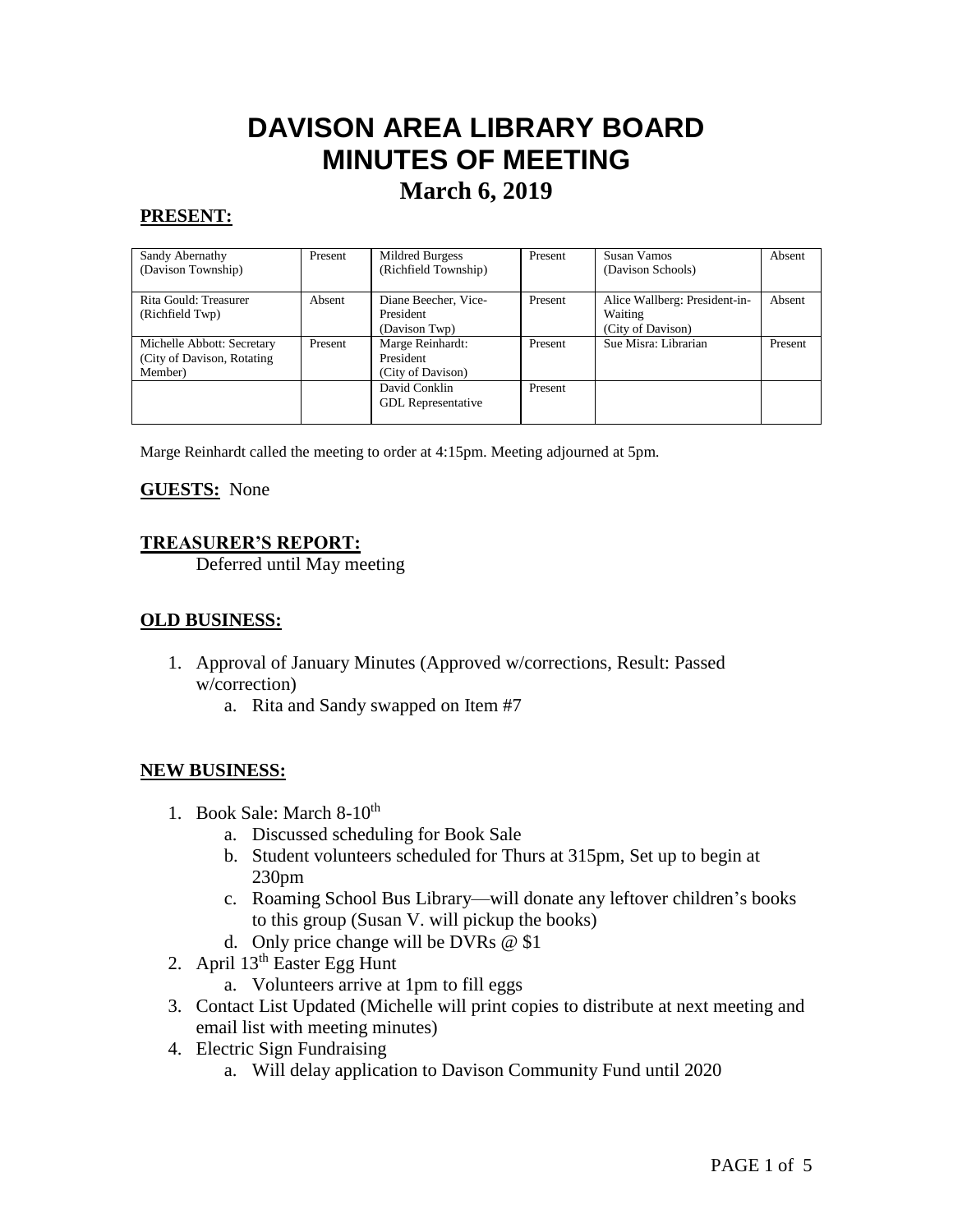- b. Will also explore other Community Foundation of Greater Flint opportunities for 2020
- c. Will delay exploring possible township community funds to next year due to their financial contributions to the roof repairs and new carpet
- d. Michelle left voicemail for David Gould, inviting the Index to the sale
- 5. GDL Update
	- a. Photocopiers updated every 5 years, new machines will have color printing, USB ports, and wireless printing capabilities.
	- b. Board meetings will be bi-monthly starting with the March meeting.
- 6. Flowers: Discussion regarding purchase of flowers from Davison Greenhouse versus past source—Alice will explore the options and report back.
	- a. Report deferred until May
- 7. Next Meeting: Wednesday, May 8<sup>th</sup> @ 4pm

# **LIBRARIAN'S REPORT:**

## **Community Relations**:

Our board meeting was on January 9th. We have a new alternate board member Michelle Abbott.

The Sue McCann book cart is being stocked by me on a regular basis. The patrons love the book cart in the lobby. Alice, Sandy and Debbie have been coming in regularly to sort the donated books. We have been receiving donations at this time. The book sale set up is scheduled for March 7th. Book sale is on March 8, 9, and 10<sup>th</sup>. The library was closed on January 28<sup>th</sup>, January 30<sup>th</sup> & January 31<sup>st</sup> due to inclement weather.

## **Library Operations**:

Our door counter for January was 6,528 and February was 7,306. We had 1132 self-checkout usage for January, and 1638 for February. We had 1051 hours of PC logins in January, 1,118 in February. We had 204 WIFI logins for January and 264 WIFI logins for February.

The circulation statistics for January was 11,026, and 12,656 for February. The new patrons added in January were 74. In February we added 68 new patrons. Currently I have 2 volunteers that have been regularly volunteering at the Library. Thanks to Brian and Randy for their time.

We had the staff pick book display, Window display, Black history month book display, and the Healthy Heart display in January & February. Items were checked out from the various displays. We had 23 participants for the January window display "What is your favorite animal?" & "What is your favorite thing about school"?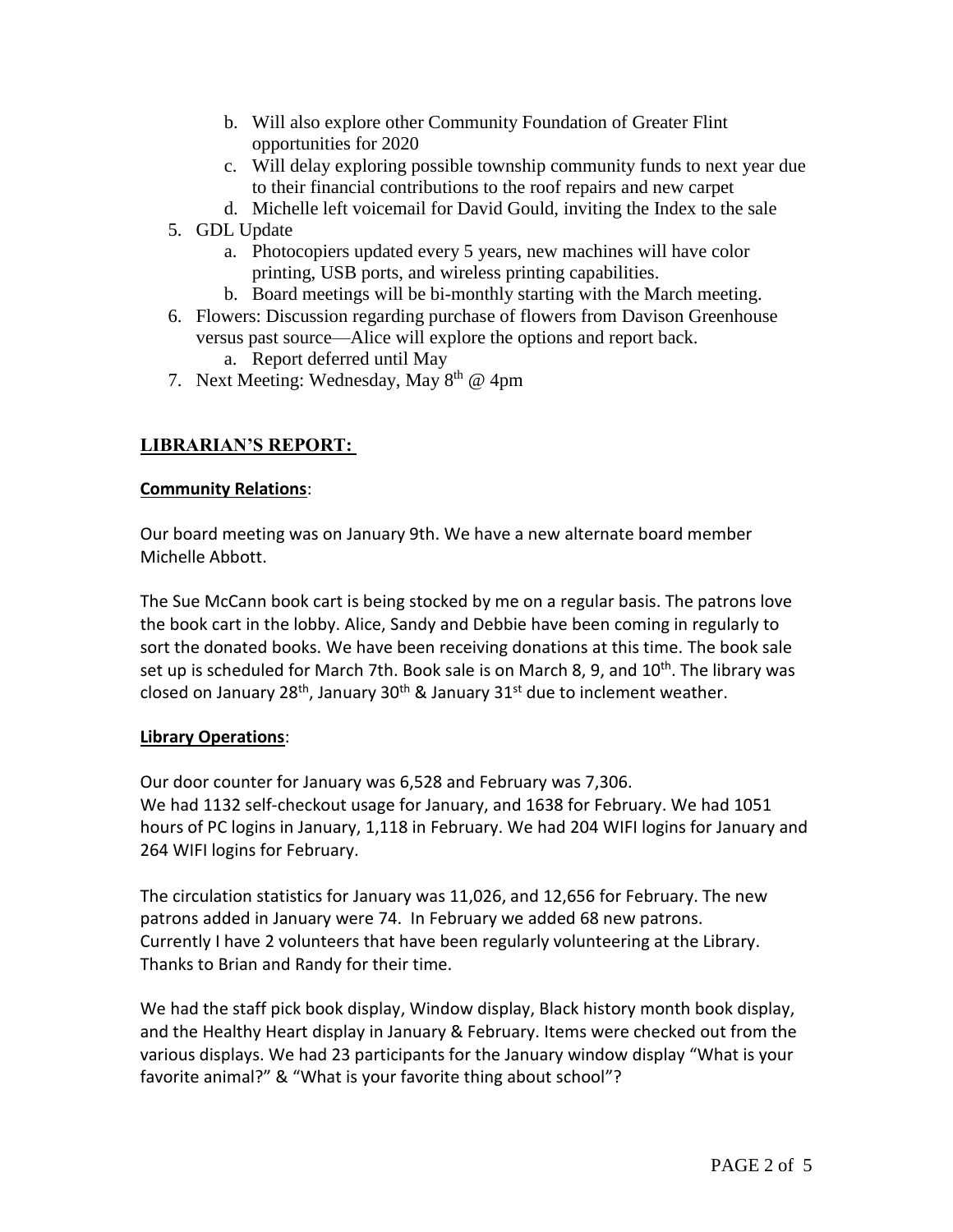The outdoor marquee signs were changed by Patrick and Zachary.

Staff participated in jean days this month.

Weeding has been ongoing to alleviate overcrowding of the shelves. The weeding lists were tailored to my requests and Sheila provided them to me promptly. Thanks Sheila for doing the needful. 68 items were weeded in January. In February 410 items were weeded. The best sellers and the books in excellent condition were given to the board for the book sale.

I attended the GDL-U "Personal or Personnel" on February 22<sup>nd</sup>. It was an excellent presentation with interaction between the staff. Mary and Jerilyn did a great job with the topic. The You-tube videos were awesome.

## **Staff Recognition**:

Team Davison which includes my awesome Library Assistants and pages have been great team players in January & February. Teresa Jackson, won the quarterly page award. Teresa has been a hard worker and a team player. She is very diligent and has a pleasant personality.

#### **Equipment:**

On February 22<sup>nd</sup> we had issues with incoming phone calls. Chris from our IT department took care of the problem promptly.

## **Physical Facilities**:

Anna, Ariana & Zachary worked on the posters and displays.

I have been stocking the book sale cart in the lobby.

Staff participated in jean days this month.

Processing of the new books was done by Michale, Patrick, Julie and Nick.

We had snow on February 18<sup>th</sup> and Dave came and cleaned the walkways for us. The city offices were closed for President's Day.

Thanks to the DPW department for clearing the snow from the walkways and parking lot.

Brian from the DPW replaced the light bulbs on February 20<sup>th</sup>. The library looks a lot brighter.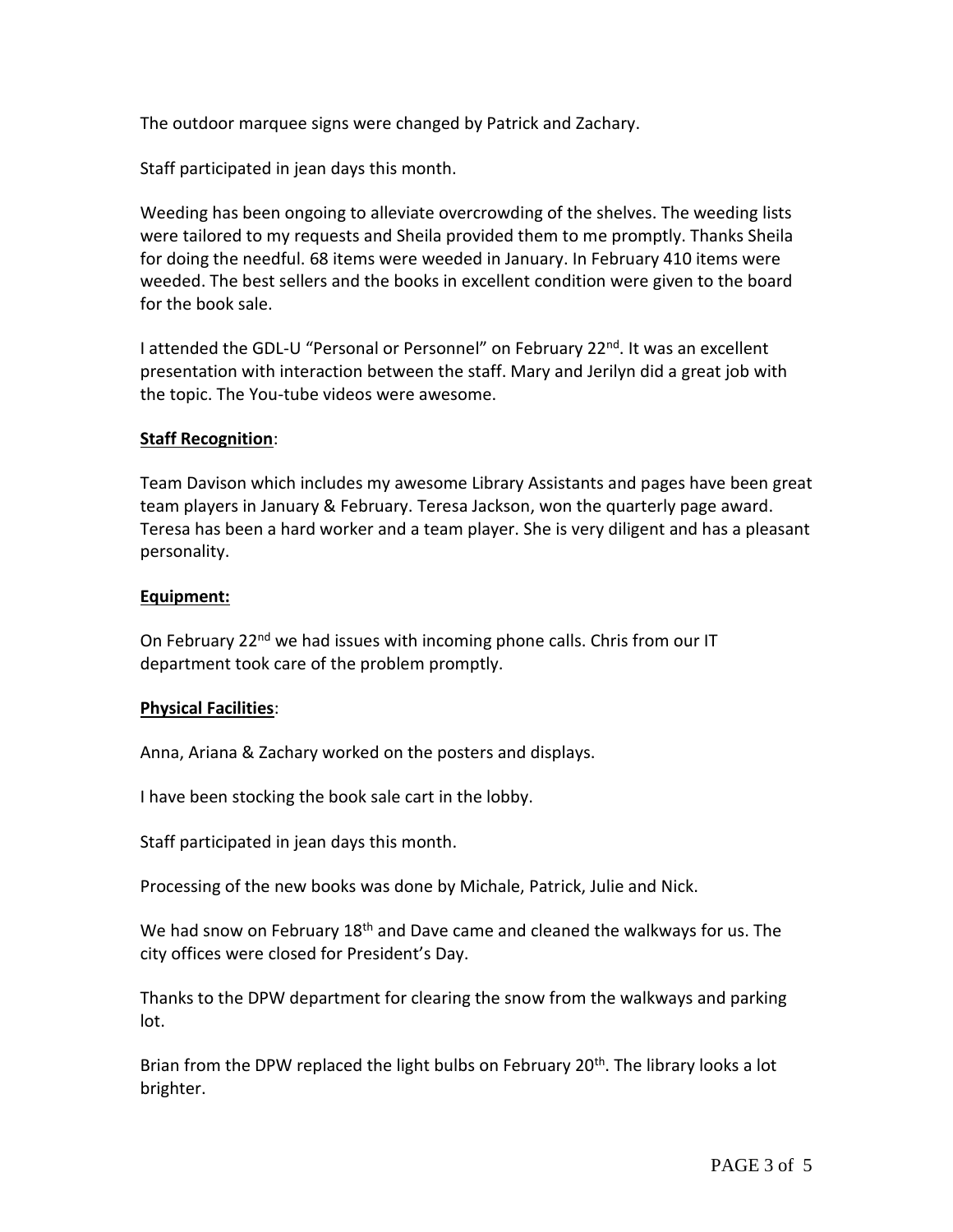## **Weeding Projects**:

The total number of items weeded in January & February was 478.

Problems:

------------------------------------------

Programs:

Story time with Miss Marcia started on January 7<sup>th</sup>.

January  $7<sup>th</sup>$  Story time with Miss Marcia @ 9:30 AM we had 8 kids and 7 adults.

January  $7<sup>th</sup>$  Story time with Miss Marcia @ 10:30 AM we had 8 kids and 7 adults.

January 14<sup>th</sup> Story time with Miss Marcia @ 9:30 AM we had 14 kids and 12 adults.

January 14<sup>th</sup> Story time with Miss Marcia @ 10:30 AM we had 18 kids and 13 adults.

January 19<sup>th</sup> 3 D Printing with I and Nick we had 5 kids and 3 adults. Nick was great assisting me with the program. The adults and kids had a great time designing 3 D key rings.

January 19<sup>th</sup> we also had the ARK Animal encounters. It was a great educational program. Rebecca did an excellent job explaining about the animals and their habitat. We had a great attendance despite the weather. We had 45 attendees.

January 28<sup>th</sup> Story time with Miss Marcia was cancelled as the library was closed due to bad weather.

February  $4<sup>th</sup>$  Story time with Miss Marcia @ 9:30 AM we had 11 kids and 9 adults.

February 4<sup>th</sup> Story time with Miss Marcia @ 10:30 AM we had 16 kids and 11 adults.

February  $9<sup>th</sup>$  we had the Lotion making class. We had 10 adults attend the program.

February  $11<sup>th</sup>$  Story time with Miss Marcia @ 9:30 AM we had 12 kids and 8 adults.

February 11<sup>th</sup> Story time with Miss Marcia @ 10:30 AM we had 9 kids and 6 adults.

February  $16<sup>th</sup>$  we had Paws to Read with Miss Katie @ 11 AM we had 4 kids and 3 adults.